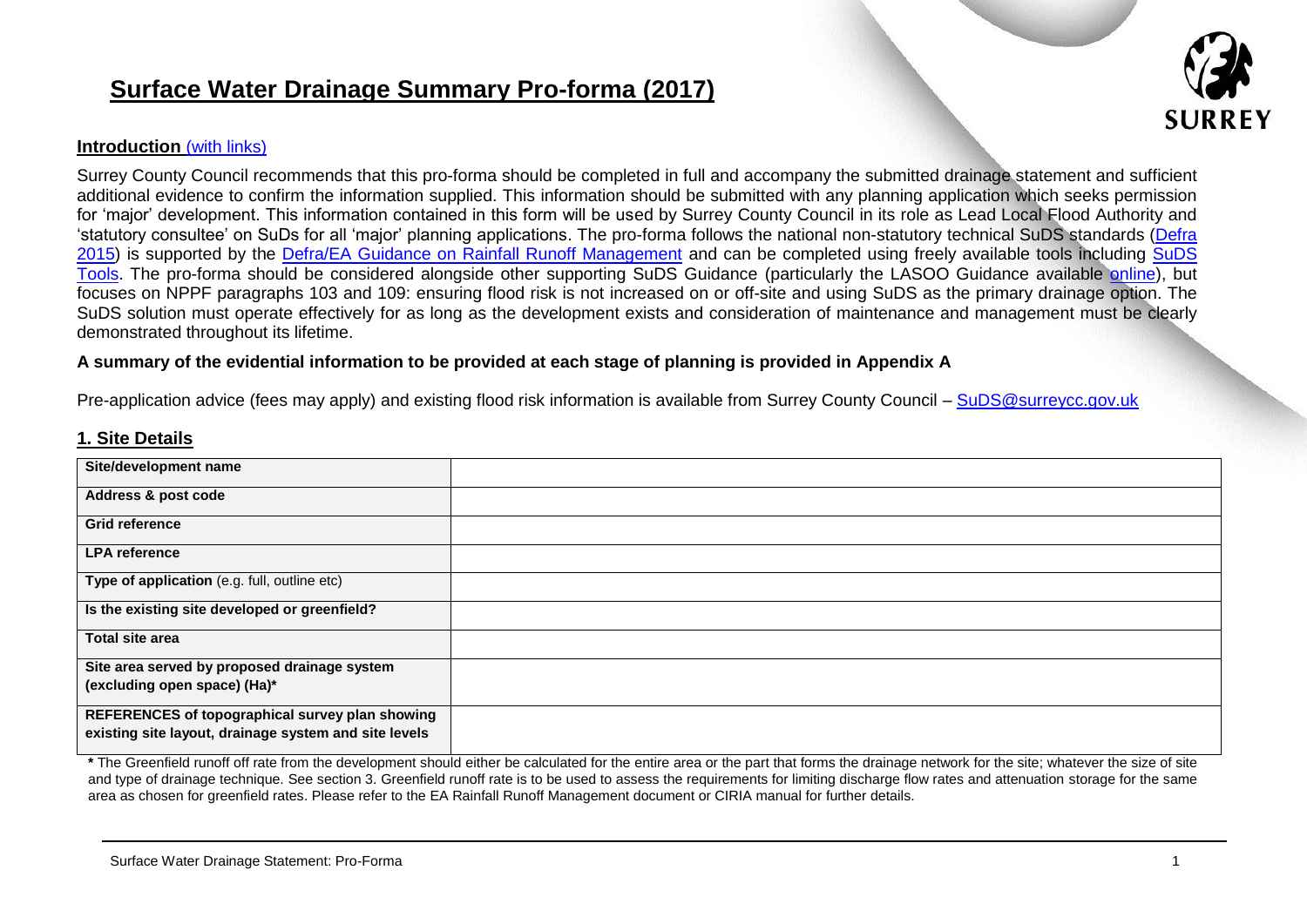# **2. Impermeable Area and Existing Drainage**

|                                   | <b>Existing</b> | Proposed | <b>Difference</b> | <b>NOTES AND REQUIRED EVIDENCE</b>                                                               |
|-----------------------------------|-----------------|----------|-------------------|--------------------------------------------------------------------------------------------------|
|                                   | $(\mathsf{E})$  | (P       | $(P-E)$           |                                                                                                  |
| Impermeable area (Ha)             |                 |          |                   | If the proposed amount of impermeable surface is greater than existing, then runoff rates and    |
| (plan of areas and values)        |                 |          |                   | volumes will increase and will need to be attenuated. The national standards require that runoff |
| A 10% addition for urban creep to |                 |          |                   | for previously developed sites should be as close to greenfield rates/volumes as possible.       |
| be included within proposed area  |                 |          |                   | Evidence: Plan showing impermeable areas, total area calculations +10% urban creep               |
| <b>Existing Drainage Method</b>   |                 |          |                   |                                                                                                  |
| (infiltration/watercourse/sewer)  |                 |          |                   | Evidence: Existing drainage plan showing location of drainage elements                           |

# **3. Proposed Surface Water Discharge Method according to SuDS Hierarchy (see Appendix B)**

| <b>SUDS HIERARCHY</b><br>(see Appendix B)                                                                                                        | Proposed<br>(tick all that<br>apply) | Reference of evidence that this<br>is possible or not practicable | <b>NOTES AND REQUIRED EVIDENCE</b><br>Evidence must be provided to demonstrate that the proposed Sustainable Drainage proposal<br>has had regard to the SuDS hierarchy                                                                                                                                                                                                                                                                                                           |
|--------------------------------------------------------------------------------------------------------------------------------------------------|--------------------------------------|-------------------------------------------------------------------|----------------------------------------------------------------------------------------------------------------------------------------------------------------------------------------------------------------------------------------------------------------------------------------------------------------------------------------------------------------------------------------------------------------------------------------------------------------------------------|
| Reduced at source                                                                                                                                |                                      |                                                                   | Evidence: Details of amount of runoff reduced and storage provided                                                                                                                                                                                                                                                                                                                                                                                                               |
| Infiltration to ground                                                                                                                           |                                      |                                                                   | Evidence: The results of infiltration tests in soakaway locations. If infiltration is deemed<br>not viable clear site specific evidence must be provided see Section 6 (infiltration)                                                                                                                                                                                                                                                                                            |
| Attenuated volume and<br>discharge to watercourse                                                                                                |                                      |                                                                   | Evidence: Details of any watercourse to which the site drains including cross-sections<br>of any adjacent water courses for appropriate distance upstream and downstream of the<br>discharge point (as agreed with the LLFA and/or EA) see Section 7 (attenuated discharge)                                                                                                                                                                                                      |
| Attenuated volume and<br>discharge to surface water<br>sewer                                                                                     |                                      |                                                                   | Evidence: Confirmation from sewer provider of agreed discharge rate and that sufficient<br>capacity exists for this connection see Section 7 (attenuated discharge)                                                                                                                                                                                                                                                                                                              |
| Attenuated volume and<br>discharge to combined/foul<br>water sewer                                                                               |                                      |                                                                   | Evidence: Confirmation from sewer provider of agreed discharge rate and that sufficient<br>capacity exists for this connection see Section 7 (attenuated discharge)                                                                                                                                                                                                                                                                                                              |
|                                                                                                                                                  |                                      | <b>Drawings provided</b>                                          | <b>NOTES AND REQUIRED EVIDENCE</b>                                                                                                                                                                                                                                                                                                                                                                                                                                               |
| <b>Drawings and Details</b><br>(e.g. Existing and proposed<br>Topography,<br>drainage,<br>Impermeable areas, cross<br>sections of SuDS elements) |                                      |                                                                   | Evidence: Please provide plan reference numbers showing the details of the site layout<br>showing where the sustainable drainage infrastructure will be located on the site. If the<br>development is to be constructed in phases this should be shown on a separate plan and<br>confirmation should be provided that the sustainable drainage proposal for each phase can be<br>constructed and can operate independently and is not reliant on any later phase of development. |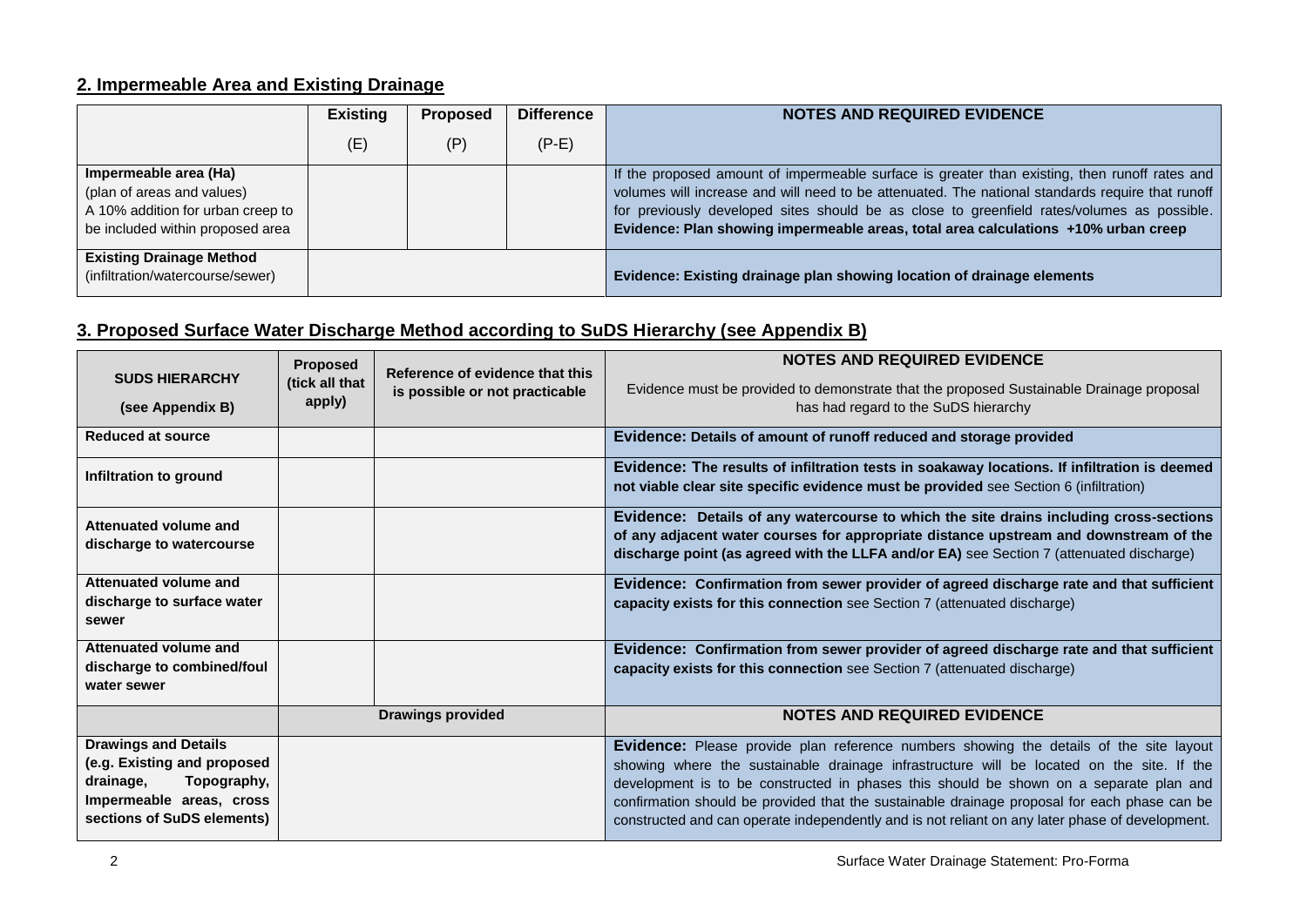# **4. Calculate Peak Discharge Rates** – **Technical Standards S2 and S3**

This is the maximum flow rate at which surface water runoff leaves the site during the critical storm event.

|                                       | <b>Greenfield</b><br>Rates (I/s) | <b>Brownfield</b><br>rates $(1/s)$ (as<br>appropriate) | Proposed<br>Rates (I/s) | <b>Difference</b><br>(Proposed-<br>Existing) (I/s) | <b>NOTES AND REQUIRED EVIDENCE</b>                                                                                                                                                                                                                                                                                                                                                                                             |
|---------------------------------------|----------------------------------|--------------------------------------------------------|-------------------------|----------------------------------------------------|--------------------------------------------------------------------------------------------------------------------------------------------------------------------------------------------------------------------------------------------------------------------------------------------------------------------------------------------------------------------------------------------------------------------------------|
| Qbar                                  |                                  |                                                        |                         |                                                    | Mean annual Greenfield peak flow - QBAR is approx. 1 in 2 storm events. Qbar <sub>rural</sub><br>should be used for this value. If the site is currently developed, the appropriate figures<br>should be used to calculate Qbar (and associated rates) in proportion to the amount of<br>existing hardstanding present on the site. Use Qbarrural and Qbarurban as appropriate<br>and prorata'd to effectively model the site. |
| 1 in 1                                |                                  |                                                        |                         |                                                    | Proposed discharge rates (with mitigation) should be as close to greenfield as                                                                                                                                                                                                                                                                                                                                                 |
| 1 in 30                               |                                  |                                                        |                         |                                                    | possible and should be no greater than existing rates for all corresponding storm<br>events. To mitigate for climate change the proposed 1 in 100 +CC must be no greater                                                                                                                                                                                                                                                       |
| 1in 100                               |                                  |                                                        |                         |                                                    | than the existing 1 in 100 runoff rate. If not, flood risk increases under climate change.                                                                                                                                                                                                                                                                                                                                     |
| 1 in 100 plus 20%<br>climate change * | N/A                              | N/A                                                    |                         |                                                    | See appendix 2 for climate change allowances. Evidence: Micro-drainage (or<br>equivalent) calculations of existing and proposed run-off rates and volumes in<br>accordance with a recognised methodology                                                                                                                                                                                                                       |

# **5. Calculate discharge volumes - Technical Standards S4 to S8**

The total volume of water leaving the development site for a particular rainfall event. Introducing new impermeable surfaces increases surface water runoff and may increase flood risk outside the development.

|                                       | <b>Greenfield</b><br>Volume $(m^3)$ | <b>Brownfield</b><br>Volume $(m^3)$<br>(as appropriate) | <b>Proposed</b><br>Volume $(m^3)$ | Difference $(m^3)$<br>(Proposed-<br>Existing) | <b>NOTES AND REQUIRED EVIDENCE</b>                                                                                                                                       |
|---------------------------------------|-------------------------------------|---------------------------------------------------------|-----------------------------------|-----------------------------------------------|--------------------------------------------------------------------------------------------------------------------------------------------------------------------------|
| $1$ in $1$                            |                                     |                                                         |                                   |                                               | Proposed discharge volumes (without mitigation) should be no greater than existing<br>volumes for all corresponding storm events. Any increase in volume increases flood |
| $1$ in $30$                           |                                     |                                                         |                                   |                                               | risk elsewhere. Where volumes are increased attenuation must be provided to reduce                                                                                       |
| <b>1in 100</b>                        |                                     |                                                         |                                   |                                               | volume outflow during the event. To mitigate for climate change the volume discharge<br>from site must be no greater than the existing 1 in 100 storm event. Evidence:   |
| 1 in 100 plus 20%<br>climate change * | N/A                                 | N/A                                                     |                                   |                                               | Micro-drainage (or equivalent) calculations of existing and proposed run-off<br>rates and volumes in accordance with a recognised methodology                            |

\* Climate Change Allowance for Rainfall Intensity Increases

Designs should include 20% provision for increases in surface water runoff due to climate change during the development's lifetime – please see Appendix C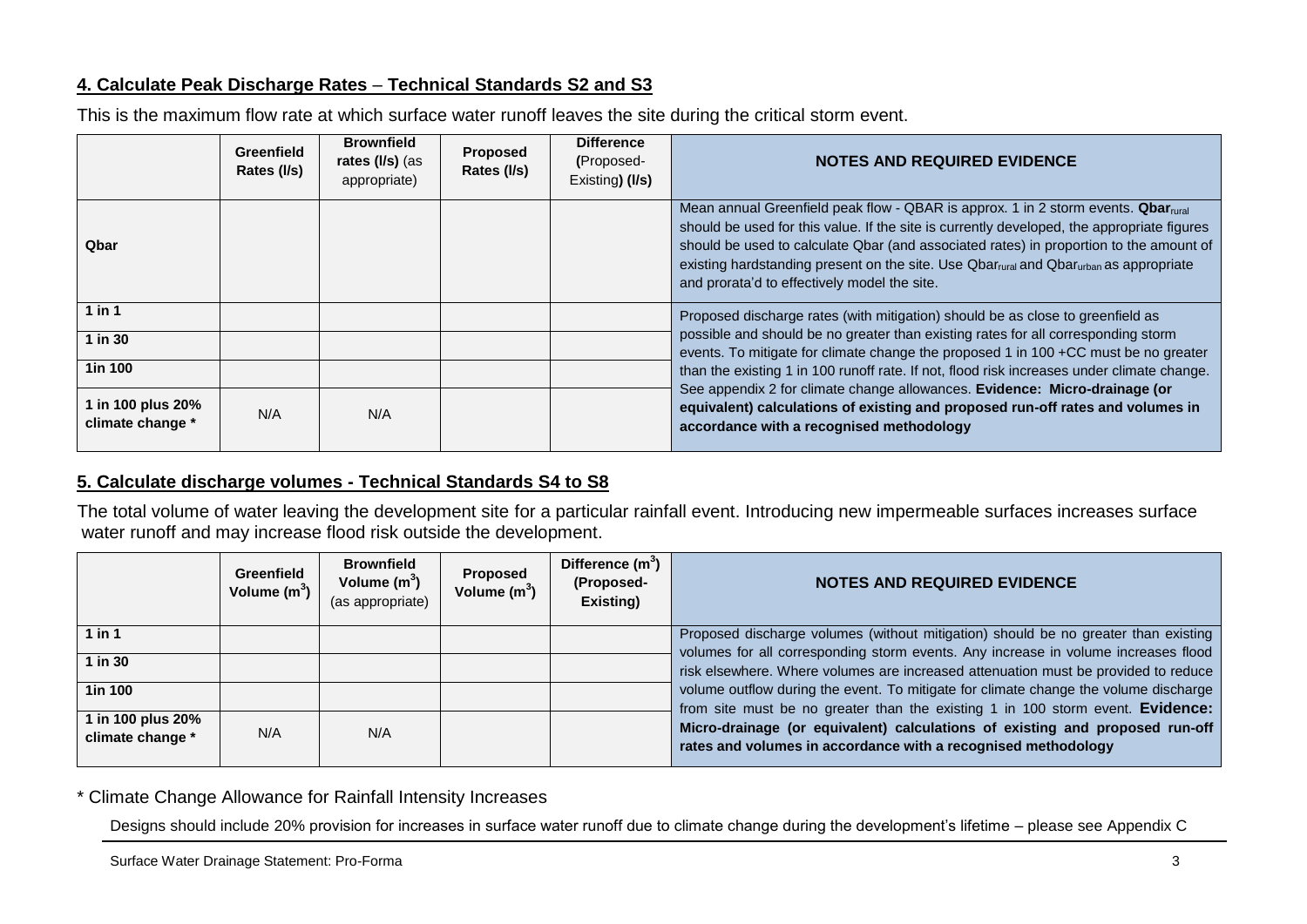# **6. Infiltration**

If infiltration is proposed – sufficient evidence must be provided to show that this is viable and does not increase flood risk

|                              | <b>SITE INFORMATION</b>                                                                                                | <b>Details</b>                                                                                                                                                                                                               | <b>NOTES AND REQUIRED EVIDENCE</b>                                                                                                                                                                                                                                                                                                                                                    |
|------------------------------|------------------------------------------------------------------------------------------------------------------------|------------------------------------------------------------------------------------------------------------------------------------------------------------------------------------------------------------------------------|---------------------------------------------------------------------------------------------------------------------------------------------------------------------------------------------------------------------------------------------------------------------------------------------------------------------------------------------------------------------------------------|
| Is infiltration<br>feasible? | Yes/No?                                                                                                                |                                                                                                                                                                                                                              | Evidence: If deemed NOT FEASIBLE clear site specific evidence<br>(site investigation, site photos, infiltration testing) must be<br>provided to demonstrate why                                                                                                                                                                                                                       |
|                              | Site Geology (bedrock and superficial)                                                                                 |                                                                                                                                                                                                                              | Avoid infiltrating in made ground. Evidence: suitable mapping/SI                                                                                                                                                                                                                                                                                                                      |
|                              | Is ground water table less than 3m below ground?                                                                       |                                                                                                                                                                                                                              | If yes, please provide details of the site's hydrology. Evidence: Site<br>Investigation                                                                                                                                                                                                                                                                                               |
| <b>Infiltration</b>          | Is the site within a known Source Protection Zones<br>(SPZ) or above a Major Aquifer?                                  |                                                                                                                                                                                                                              | Refer to Environment Agency website to identify and source<br>protection zones (SPZ). Evidence: Adequate water treatment<br>stages must be provided                                                                                                                                                                                                                                   |
| information                  | Infiltration rate used in calculations                                                                                 |                                                                                                                                                                                                                              | Infiltration rates should be no lower than $1x10^{-6}$ m/s. Evidence:<br>infiltration testing according to BRE 365 or equivalent                                                                                                                                                                                                                                                      |
|                              | Were infiltration rates obtained by desk study or on<br>site infiltration testing?                                     | Evidence: Infiltration rates solely estimated from desk studies<br>are only suitable at outline planning applications unless clear<br>site specific evidence can be provided and a back-up attenuation<br>scheme is provided |                                                                                                                                                                                                                                                                                                                                                                                       |
|                              | Is the site contaminated? If yes, consider advice<br>from EA on whether infiltration is acceptable.                    | Water should not be infiltrated through land that is contaminated. The<br>Environment Agency may provide bespoke advice in planning<br>consultations for contaminated sites that should be considered                        |                                                                                                                                                                                                                                                                                                                                                                                       |
|                              | Infiltration type (soakaway, deep bore, blanket etc)                                                                   |                                                                                                                                                                                                                              | Evidence: Suitable designs must be provided                                                                                                                                                                                                                                                                                                                                           |
|                              | Storage volume provided within infiltration feature<br>(m <sup>3</sup> )                                               |                                                                                                                                                                                                                              | Infiltration must be designed to ensure that at a minimum no flooding<br>occurs onsite in a 1 in 30 year event except in designed areas and no<br>flooding occurs offsite in a 1 in 100 year (+CC allowance) event<br>Evidence:. Calculations showing available volume of proposed<br>infiltration device and storage. Plan and Cross sectional<br>drawings of proposed infiltration. |
| <b>Design details</b>        | State the vertical distance between any proposed<br>infiltration device base and the normal ground<br>water (GW) level |                                                                                                                                                                                                                              | 1m (min) is required between the base of the infiltration device & the<br>water table to protect groundwater quality & ensure groundwater<br>doesn't enter infiltration devices.                                                                                                                                                                                                      |
|                              | Half drain times of infiltration features (hr)                                                                         |                                                                                                                                                                                                                              | <b>Evidence: Suitable calculations</b>                                                                                                                                                                                                                                                                                                                                                |
|                              | Factor of safety used in infiltration calculations                                                                     |                                                                                                                                                                                                                              | <b>Evidence: Suitable calculations</b>                                                                                                                                                                                                                                                                                                                                                |
|                              | Minimum distance of infiltration from buildings                                                                        | Evidence: Minimum distance should be >5m unless designed<br>specifically to reduce impact on adjacent buildings.                                                                                                             |                                                                                                                                                                                                                                                                                                                                                                                       |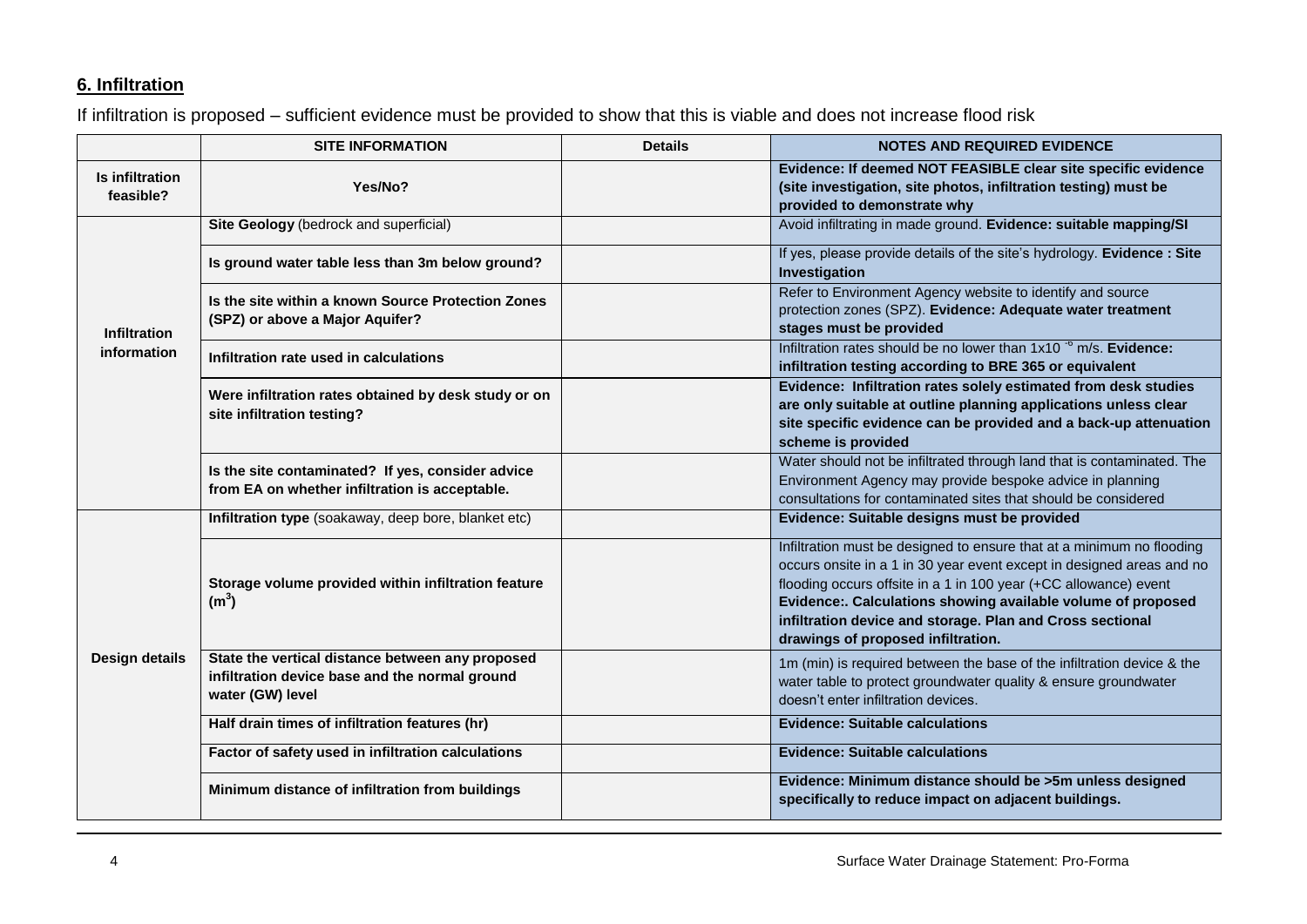# **7. Attenuated storage**

In order to minimise the negative impact on flood risk resulting from any increase in runoff rate or volume from the proposed development, attenuation storage must be provided. Installed flow restriction and stored the attenuation volumes should ensure final discharge from the site at the rates and volumes set out in sections 4 and 5. If some of the stored volume of water can be infiltrated back into the ground, the remainder can be discharged at a rate at or below greenfield rates. A combined storage calculation using the partial infiltration rate and the attenuation rate used to slow the runoff from site.

| <b>ATTENUATION DETAILS</b>                                                 | <b>Details</b> | <b>NOTES AND REQUIRED EVIDENCE</b>                                                                                                                                                                                                                                                                                                                                                                                                                                                                                             |
|----------------------------------------------------------------------------|----------------|--------------------------------------------------------------------------------------------------------------------------------------------------------------------------------------------------------------------------------------------------------------------------------------------------------------------------------------------------------------------------------------------------------------------------------------------------------------------------------------------------------------------------------|
| How are flow rates being restricted?                                       |                | Hydrobrakes can be used where rates are >2l/s. Orifice plates with<br>an opening <75mm in open systems may require pre-screening.                                                                                                                                                                                                                                                                                                                                                                                              |
| <b>Storage volume provided (m<sup>3</sup>)</b> (excluding non-void spaces) |                | Volume provided to attenuate on site to discharging at existing<br>rates. See section 5. Evidence: Attenuation must be designed to                                                                                                                                                                                                                                                                                                                                                                                             |
| How will the storage be provided on site?                                  |                | ensure that at no flooding occurs onsite in a 1 in 30 year event<br>except in designed areas and no flooding occurs offsite in a 1<br>in 100 year (+CC allowance) event. A 10% additional allowance<br>should be included for underground attenuation systems which<br>cannot be fully accessed/cleansed as well as the provision of<br>u/s siltation protection and access/jetting points. Calculations<br>showing available volume of proposed attenuation storage.<br>Plan and Cross sectional drawings of proposed storage |
| Half drain times of attenuation feature (hr)                               |                | Evidence: suitable calculations to show feature                                                                                                                                                                                                                                                                                                                                                                                                                                                                                |

# **8. Construction and Exceedance Planning - Technical Standards S9 and S14**

| <b>CONSIDERATION</b>                                                                                                                                                                      | <b>Details</b> | <b>NOTES AND REQUIRED EVIDENCE</b>                                                                                                                                                                                                                                                                                                                                                               |
|-------------------------------------------------------------------------------------------------------------------------------------------------------------------------------------------|----------------|--------------------------------------------------------------------------------------------------------------------------------------------------------------------------------------------------------------------------------------------------------------------------------------------------------------------------------------------------------------------------------------------------|
| How will exceedance/infrastructure failure events be catered<br>on site without significantly increasing flood risks (both on<br>site and outside the development)? Technical Standard S9 |                | Evidence: Topographic plan showing flow routes for events<br>above those designed - routing of water away from existing<br>properties and critical infrastructure. Retained water should not<br>cause property flooding or posing a hazard to site users i.e. no<br>deeper than 300mm on roads/footpaths and not preventing safe<br>access/egress                                                |
| Drainage during construction period: temporary drainage,<br>pollution prevention and protection of existing/part built<br>drainage systems. Technical Standard S14                        |                | Provide details of how drainage will be managed during the<br>construction period including any necessary connections, impacts,<br>diversions and erosion control. How pollution prevention for any<br>local watercourses will be considered - especially siltation from<br>runoff Evidence: Construction phasing plan, construction<br>environmental management plan (CEMP) or other statements |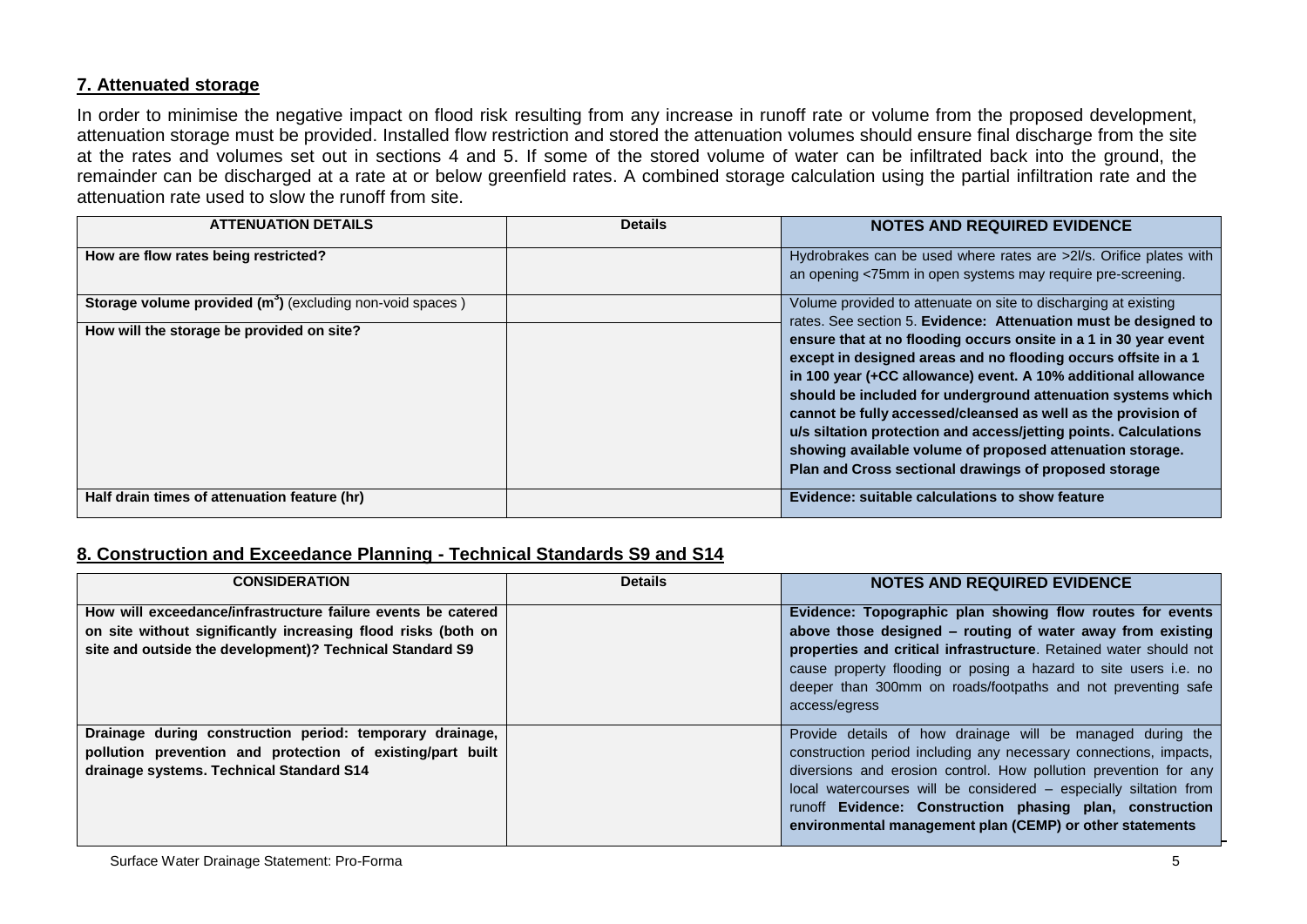# **9. Management and Maintenance of SuDs - Technical Standards S10 to S12**

Details are required to be provided of the management and maintenance plan for the SuDS, including for the individual plots, in perpetuity.

| How is the entire drainage system to | Clear details of the maintenance proposals of all elements of the     |
|--------------------------------------|-----------------------------------------------------------------------|
| be maintained in perpetuity?         | proposed drainage system must be provided to show that all parts of   |
|                                      | SuDs are effective and robust. It should consider how the SuDs will   |
|                                      | perform and develop over time anticipating any additional             |
|                                      | maintenance tasks to ensure the system continues to perform as        |
|                                      | designed. Responsibility for the management and maintenance of        |
|                                      | each element of the SUDS scheme will also need to be detailed within  |
|                                      | the Management Plan. Where open water is involved please provide      |
|                                      | a health and safety plan within the management plan.                  |
|                                      | Evidence: A maintenance schedule describes what work is to be         |
|                                      | done and when it is to be done using frequency and performance        |
|                                      | requirements as appropriate.                                          |
|                                      |                                                                       |
| Please confirm the owners/adopters   | If these are multiple owners then a drawing illustrating exactly what |
| of the entire drainage system        | features will be within each owner's remit should be submitted        |
| throughout the development. Please   | Evidence: statement of ownership or plan on complex sites             |
| list all the owners.                 |                                                                       |
| Please demonstrate that any third    | Evidence: proof of agreements (at least in principle at planning      |
| party agreements required for        | approval stage) with adopters or external landowners                  |
| adoption or using land outside the   |                                                                       |
| application site have been secured.  |                                                                       |
|                                      |                                                                       |

# **10. Additional Considerations to comply with the Technical Standards and other legislation**

Water Quality – Appropriate level and stages of water treatment must be used to prevent pollution of the environment (SuDS manual CIRIA C753)

S10 Components must be designed to ensure structural integrity of the drainage system and any adjacent structures or infrastructure under anticipated loading conditions over the design life of the development taking into account the requirement for reasonable levels of maintenance.

S11 The materials, including products, components, fittings or naturally occurring materials, which are specified by the designer must be of a suitable nature and quality for their intended use. (e.g. BS or kitemarked)

S12 Pumping should only be used to facilitate drainage for those parts of the site where it is not reasonably practicable to drain water by gravity.

S13 The mode of construction of any communication with an existing sewer or drainage system must be such that the making of the communication would not be prejudicial to the structural integrity and functionality of the sewerage or drainage system.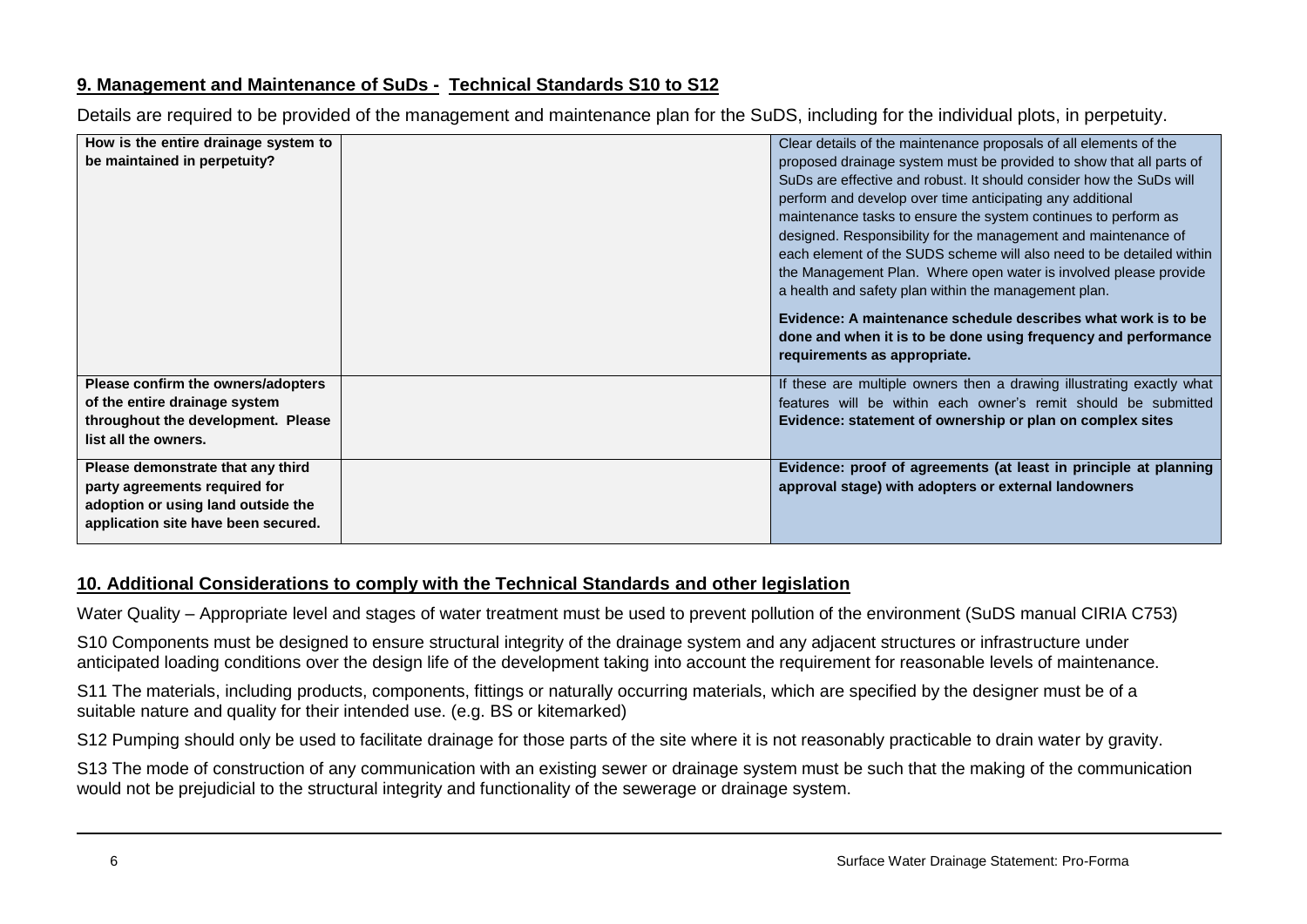The above form should be completed using evidence from information which should be appended to this form/within the planning submission. The information being submitted should be proportionate to the site conditions, flood risks and magnitude of development. It should serve as a summary of the drainage proposals and should clearly show that the proposed discharge rate and volume as a result of development will not be increasing. Where there is an increase in discharge rate or volume due to development, then the relevant section of this form must be completed with clear evidence demonstrating how the greenfield rates (or as close to them as possible if a brownfield site) will be met.

This form is completed using factual information and can be used as a summary of the surface water drainage strategy on this site.

| $\label{eq:comp} \textbf{Company}:\textcolor{red}{\textbf{company}}:\textcolor{red}{\textbf{company}}:\textcolor{red}{\textbf{company}}:\textcolor{red}{\textbf{company}}:\textcolor{red}{\textbf{company}}:\textcolor{red}{\textbf{company}}:\textcolor{red}{\textbf{company}}:\textcolor{red}{\textbf{company}}:\textcolor{red}{\textbf{company}}:\textcolor{red}{\textbf{company}}:\textcolor{red}{\textbf{company}}:\textcolor{red}{\textbf{company}}:\textcolor{red}{\textbf{company}}:\textcolor{red}{\textbf{company}}:\textcolor{red}{\textbf{company}}:\textcolor{red}{\textbf{comp$ |
|-----------------------------------------------------------------------------------------------------------------------------------------------------------------------------------------------------------------------------------------------------------------------------------------------------------------------------------------------------------------------------------------------------------------------------------------------------------------------------------------------------------------------------------------------------------------------------------------------|
|                                                                                                                                                                                                                                                                                                                                                                                                                                                                                                                                                                                               |
|                                                                                                                                                                                                                                                                                                                                                                                                                                                                                                                                                                                               |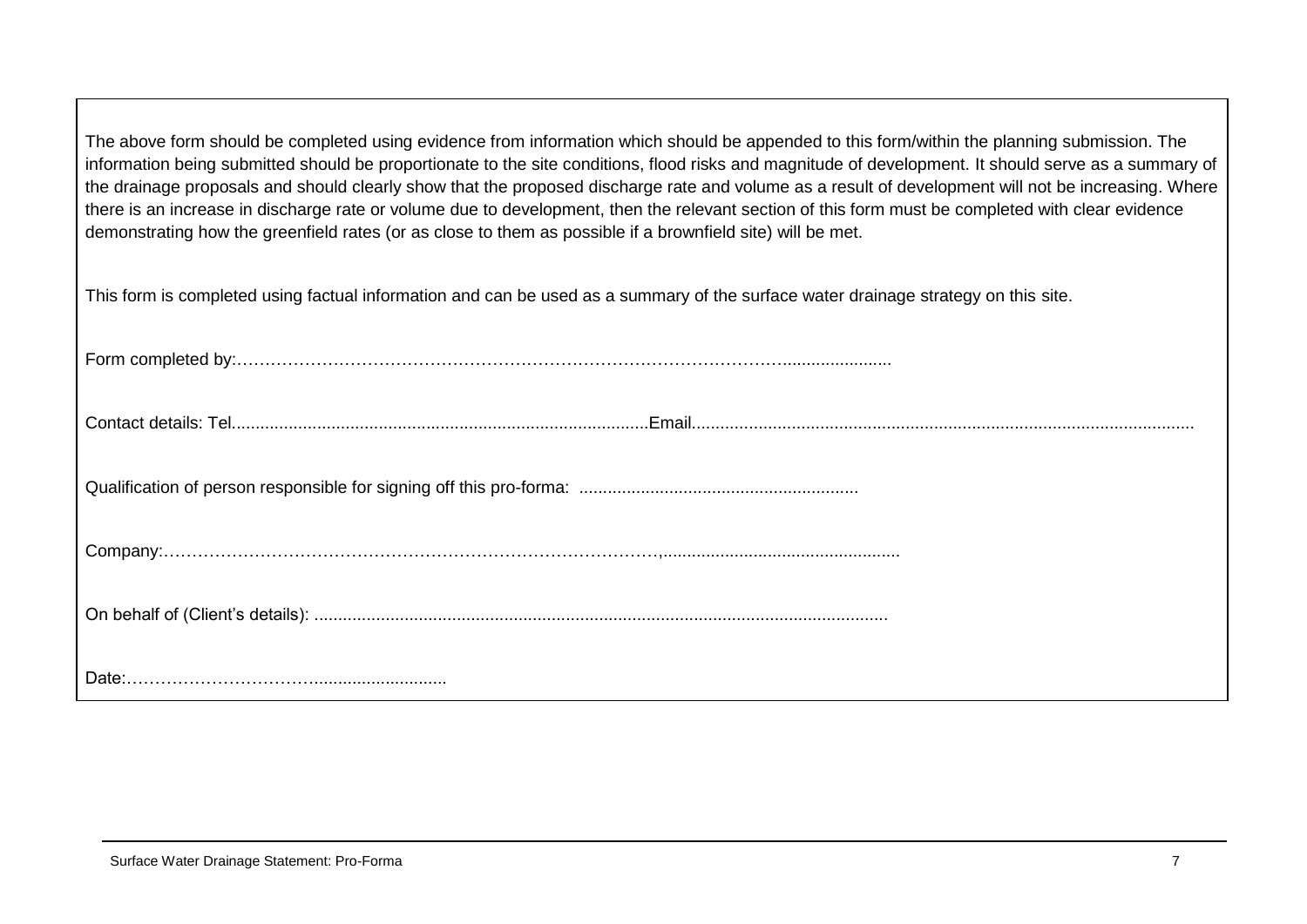### Appendix A

#### Evidence to be submitted at each stage of planning

| Pre-app | Outline | 큔 | Reserved | Discharge | Document submitted                                                                                      |
|---------|---------|---|----------|-----------|---------------------------------------------------------------------------------------------------------|
| J       | J       | J |          |           | Flood Risk Assessment/Statement                                                                         |
|         |         |   |          |           | Drainage Strategy/Statement & sketch<br>layout plan                                                     |
|         |         |   |          |           | Preliminary layout drawings                                                                             |
|         |         |   |          |           | Preliminary "Outline" hydraulic calculations                                                            |
|         |         |   |          |           | Preliminary landscape proposals                                                                         |
|         |         |   |          |           | Ground investigation report (for infiltration)                                                          |
|         |         |   |          |           | Evidence of third party agreement for discharge to their<br>system (in principle/ consent to discharge) |
|         |         |   |          | ✓         | Maintenance program and on-going<br>maintenance responsibilities                                        |
|         |         |   |          |           | Detailed development layout                                                                             |
|         |         |   |          | J         | Detailed flood & drainage design drawings                                                               |
|         |         | J |          | J         | Full Structural, hydraulic & ground investigations                                                      |
|         |         | J |          | ✓         | Geotechnical factual and interpretive reports,<br>including infiltration results                        |
|         |         |   |          | J         | Detailed landscaping details                                                                            |
|         |         |   |          | ✓         | Discharge agreements (temporary and permanent)                                                          |
|         |         |   |          | J         | Development Management & Construction<br><b>Phasing Plan</b>                                            |

This chart details the minimum evidence required to be submitted regarding surface water drainage provision at each stage of planning:

At Outline Planning stage enough evidence must be provided to prove that a viable method of draining the site has been provided which does not increase local flood risk

At Full Application, Discharge of Conditions or Reserved Matters stage suitable evidence must be provided to show that all the requirements of the national standards have been met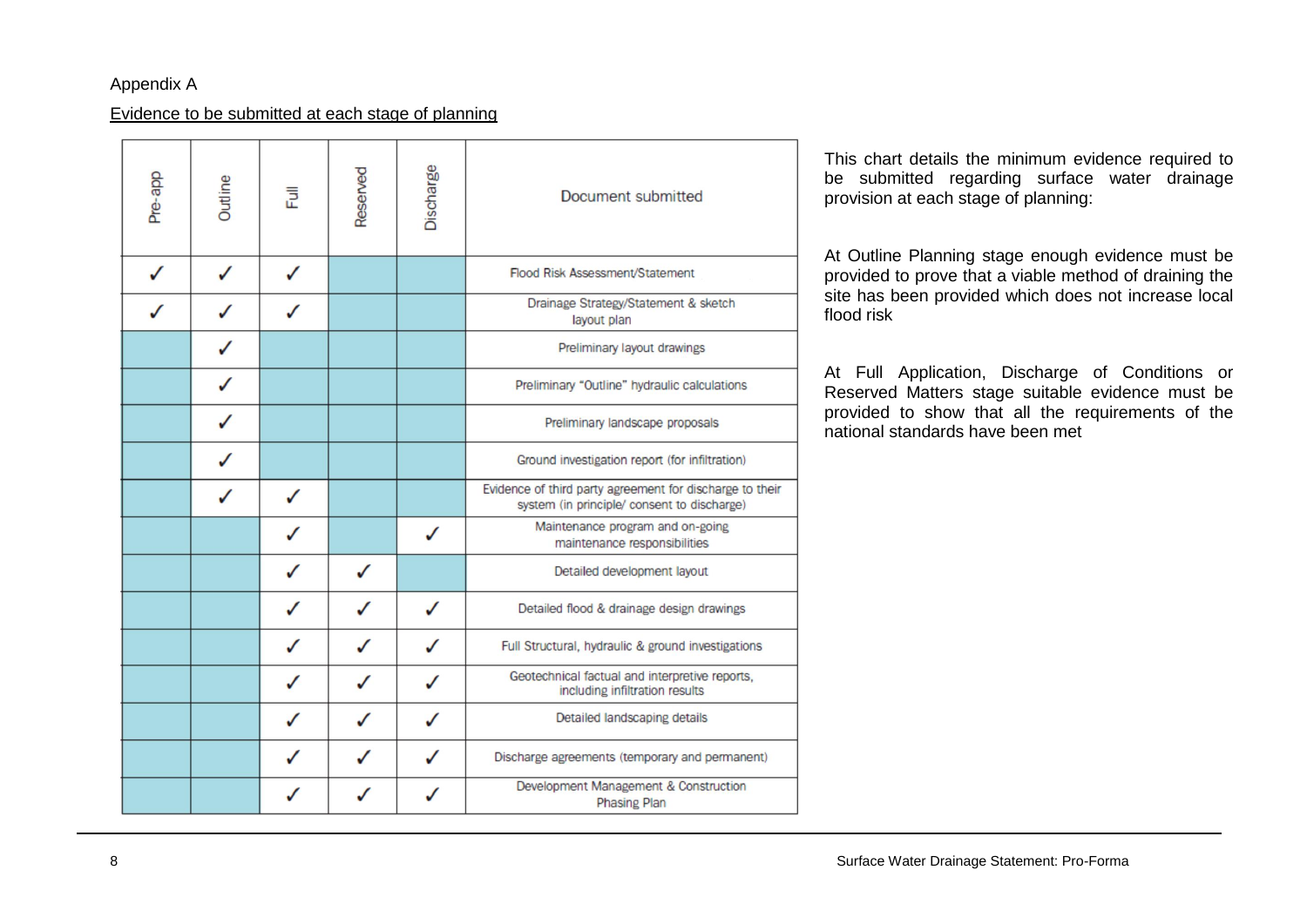#### Appendix B

## SuDS Treatment Train **Discharge Hierarchy** Discharge Hierarchy Sustainability Hierarchy



Appendix C